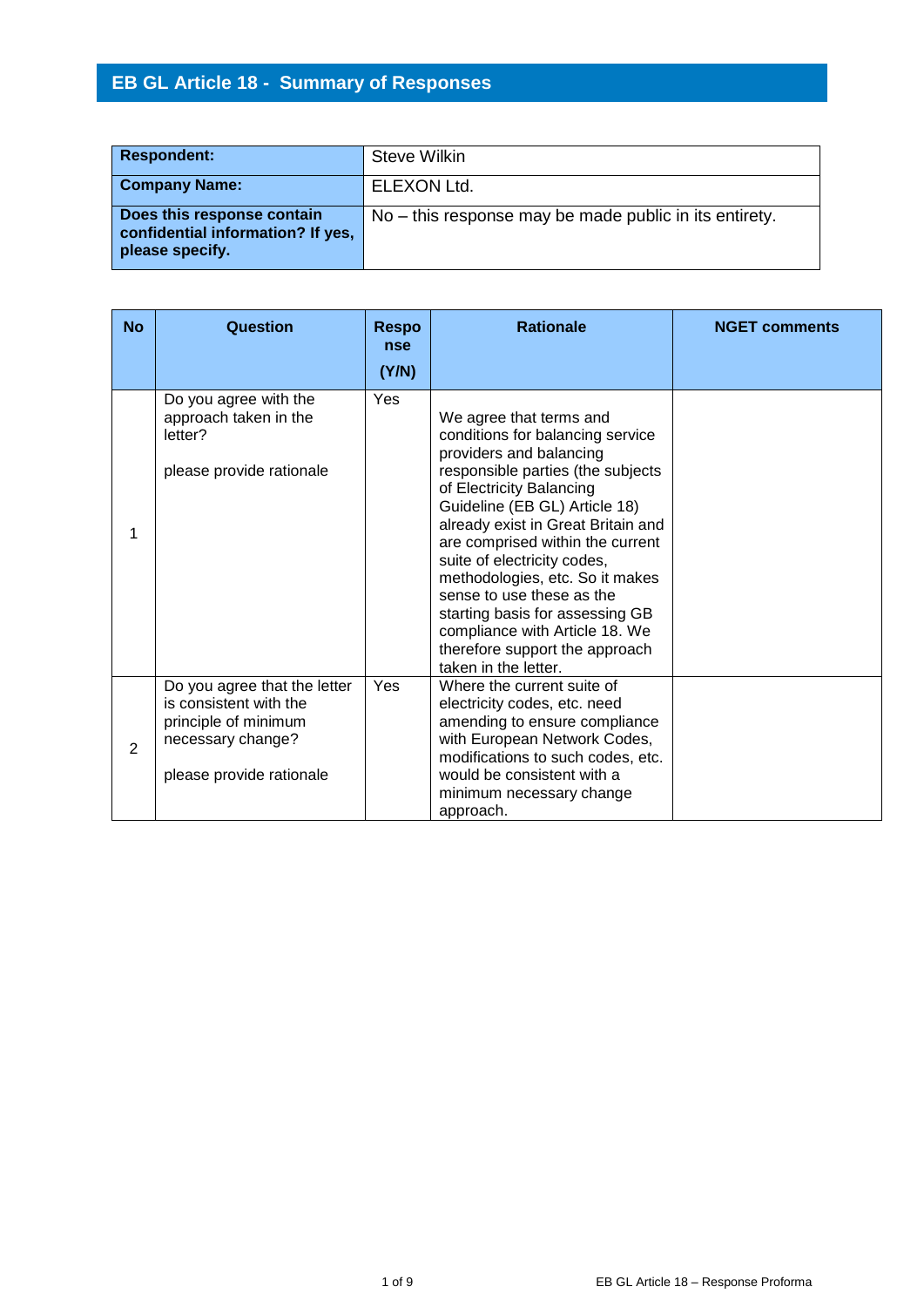| <b>No</b> | <b>Question</b>                                                 | <b>Respo</b>      | <b>Rationale</b>                                                                                                                                                                                                                                                                                                                                                                                                                                                                                                                                                                                                                                                                                                                                                                                                                                                                                                                                                                                                                                                                                                                                                                                                                                      | <b>NGET comments</b>                                                                                                                                                                                                                                                                                         |
|-----------|-----------------------------------------------------------------|-------------------|-------------------------------------------------------------------------------------------------------------------------------------------------------------------------------------------------------------------------------------------------------------------------------------------------------------------------------------------------------------------------------------------------------------------------------------------------------------------------------------------------------------------------------------------------------------------------------------------------------------------------------------------------------------------------------------------------------------------------------------------------------------------------------------------------------------------------------------------------------------------------------------------------------------------------------------------------------------------------------------------------------------------------------------------------------------------------------------------------------------------------------------------------------------------------------------------------------------------------------------------------------|--------------------------------------------------------------------------------------------------------------------------------------------------------------------------------------------------------------------------------------------------------------------------------------------------------------|
|           |                                                                 | (Y/N)             |                                                                                                                                                                                                                                                                                                                                                                                                                                                                                                                                                                                                                                                                                                                                                                                                                                                                                                                                                                                                                                                                                                                                                                                                                                                       |                                                                                                                                                                                                                                                                                                              |
| 3         | Do you have any other<br>comments in relation to the<br>letter? | <b>nse</b><br>Yes | Future changes in the terms and<br>conditions<br>We strongly support NGET's<br>proposal that the Article 18<br>Terms and Conditions for Great<br>Britain (GB) continue to be held<br>in the existing GB frameworks of<br>BSC, Grid Code, etc.<br>An important point is that the<br>Article 18 terms and conditions<br>should be able to flex as their<br>constituent parts change under<br>their existing change processes.<br>So we strongly support that the<br>Article 18 terms and conditions<br>automatically include any<br>updates required from time to<br>time for European Network<br>Code compliance and organic<br>changes (whether industry-led<br>or otherwise, so we would<br>extend NGET's point in the letter<br>here).<br>The reason for such flexibility<br>being inherent to the Article 18<br>terms and conditions is that the<br>EB GL change process for the<br>Article 18 terms and conditions<br>is more cumbersome than, for<br>example, the existing BSC<br>change process.<br>If an approved BSC Modification<br>(or change to other constituent<br>part of the Article 18 terms and<br>conditions) did not have the<br>effect of automatically modifying<br>the Article 18 terms and<br>conditions as well, then a delay | We agree with Elexon Ltd's<br>comment regarding the<br>ability of the proposal under<br>Article 18 to facilitate future<br>changes required, both for<br><b>European Network Code</b><br>compliance and organic<br>changes. Therefore we<br>have further emphasised<br>this point in the proposal<br>letter. |
|           |                                                                 |                   | may result, for example, to<br>Urgent Code Modifications.<br>Indeed any change to a<br>constituent part might otherwise<br>require a full Article 18 change                                                                                                                                                                                                                                                                                                                                                                                                                                                                                                                                                                                                                                                                                                                                                                                                                                                                                                                                                                                                                                                                                           |                                                                                                                                                                                                                                                                                                              |
|           |                                                                 |                   | process in parallel.                                                                                                                                                                                                                                                                                                                                                                                                                                                                                                                                                                                                                                                                                                                                                                                                                                                                                                                                                                                                                                                                                                                                                                                                                                  |                                                                                                                                                                                                                                                                                                              |
|           |                                                                 |                   | Article 18 mapping to the BSC                                                                                                                                                                                                                                                                                                                                                                                                                                                                                                                                                                                                                                                                                                                                                                                                                                                                                                                                                                                                                                                                                                                                                                                                                         |                                                                                                                                                                                                                                                                                                              |
|           |                                                                 |                   | We have some comments on<br>the mapping to the BSC set out<br>in Annex 1. These are set out in<br>the table rows below.                                                                                                                                                                                                                                                                                                                                                                                                                                                                                                                                                                                                                                                                                                                                                                                                                                                                                                                                                                                                                                                                                                                               |                                                                                                                                                                                                                                                                                                              |
|           | Article 18 reference                                            |                   | <b>BSC</b> reference                                                                                                                                                                                                                                                                                                                                                                                                                                                                                                                                                                                                                                                                                                                                                                                                                                                                                                                                                                                                                                                                                                                                                                                                                                  |                                                                                                                                                                                                                                                                                                              |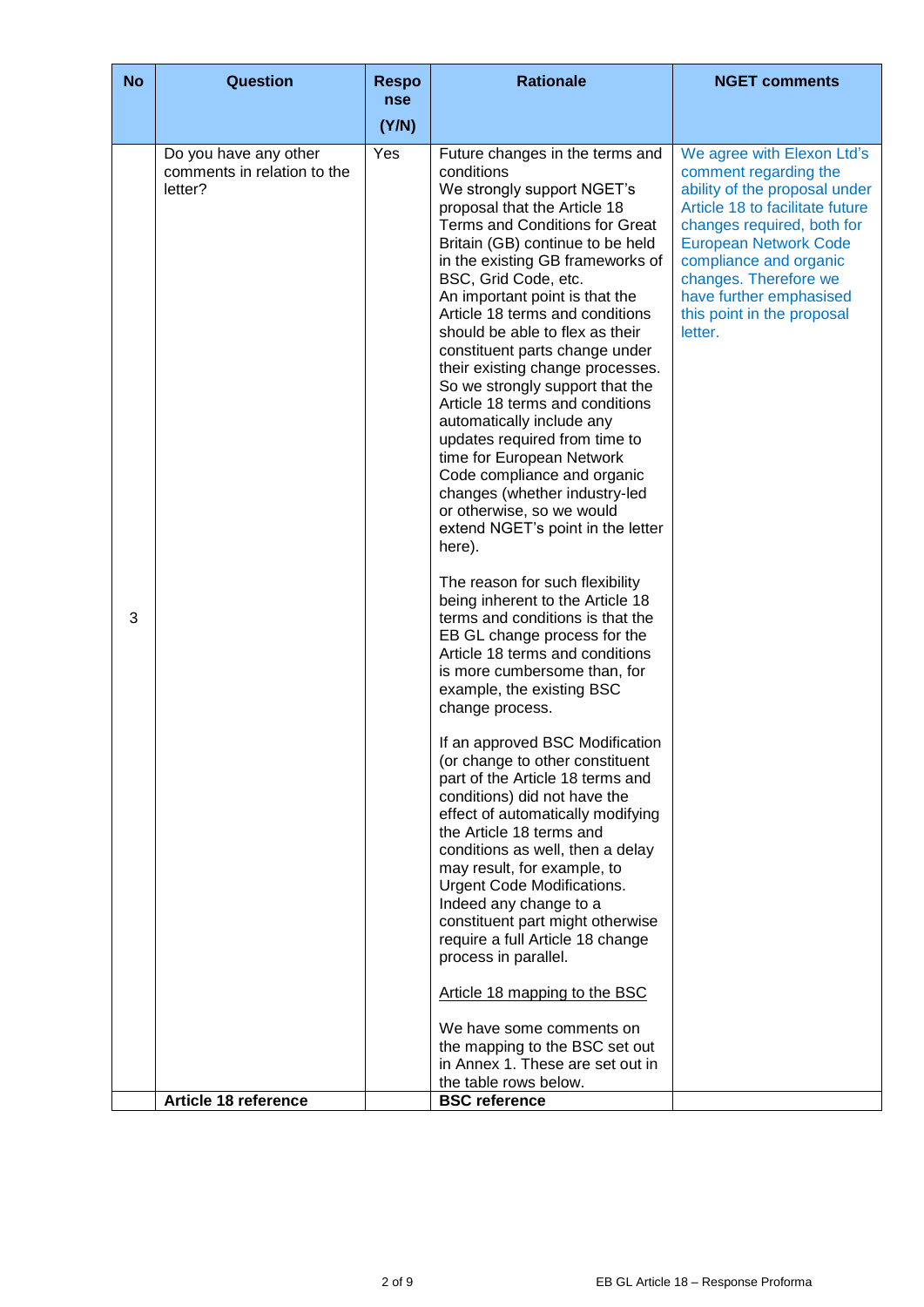| <b>No</b> | Question         | <b>Respo</b><br><b>nse</b> | <b>Rationale</b>                                                                                                                                                                                                                                                                                                                                                           | <b>NGET comments</b>                                                           |
|-----------|------------------|----------------------------|----------------------------------------------------------------------------------------------------------------------------------------------------------------------------------------------------------------------------------------------------------------------------------------------------------------------------------------------------------------------------|--------------------------------------------------------------------------------|
|           |                  | (Y/N)                      |                                                                                                                                                                                                                                                                                                                                                                            |                                                                                |
|           | 18.4.b and 18.5c |                            | BSC Modification P344 (and in<br>relation to the Grid Code,<br>GC0097) should be mentioned<br>as, if approved, these will deliver<br>requirements associated with<br>EB GL 18.4b and 18.5c such as<br>aggregation.                                                                                                                                                         | We agree with this point<br>and have updated the<br>mapping table accordingly. |
|           | 18.4.d           |                            | This should also reference the<br>BSC section T4. (Under the EB<br>GL, the definition of 'balancing<br>services' includes any form of<br>balancing energy and so<br>includes bid-offers in the GB<br>Balancing Mechanism. In<br>consequence imbalance<br>adjustments will also include<br>bid-offer acceptance volumes<br>calculated in accordance with<br>the BSC.)       | We agree with this point<br>and have updated the<br>mapping table accordingly. |
|           | 18.5.a           |                            | The reference should be<br>amended to BSC J3 and K.                                                                                                                                                                                                                                                                                                                        | We agree with this point<br>and have updated the<br>mapping table accordingly. |
|           | 18.5e            |                            | Suggest the BSC reference is<br>broadened to T4, rather than<br>limiting it to T4.6 as, for<br>example, T4.3 is also relevant<br>here.                                                                                                                                                                                                                                     | We agree with this point<br>and have updated the<br>mapping table accordingly. |
|           | 18.5g            |                            | As we have no European<br>standard products in GB yet, this<br>aspect will presumably be<br>reflected in the national<br>framework via the<br>implementation of future<br>changes such as BSC<br>Modification P344 and Grid<br>Code Modification GC0097 (for<br>TERRE standard products) and<br>similar (yet to be raised)<br>Modifications for MARI standard<br>products. | We agree with this point<br>and have updated the<br>mapping table accordingly. |
|           | 18.5h            |                            | The BSC reference should be<br>T3 rather than T4.6 (because T3<br>covers the calculation of Bid<br>Offer Volumes and associated<br>payments).                                                                                                                                                                                                                              | We agree with this point<br>and have updated the<br>mapping table accordingly. |
|           | 18.5i            |                            | The scope of 18.5i is wide as it<br>includes the whole of EB GL<br>Chapter 2 of Title V i.e. the<br>settlement of balancing energy.<br>Because of this we suggest that<br>the BSC reference should also<br>include BSC section T (in<br>addition to section U).                                                                                                            | We agree with this point<br>and have updated the<br>mapping table accordingly. |
|           | 18.5k            |                            | 18.5k should reference BSC<br>section H3 (in addition to those<br>sections already listed).                                                                                                                                                                                                                                                                                | We agree with this point<br>and have updated the<br>mapping table accordingly. |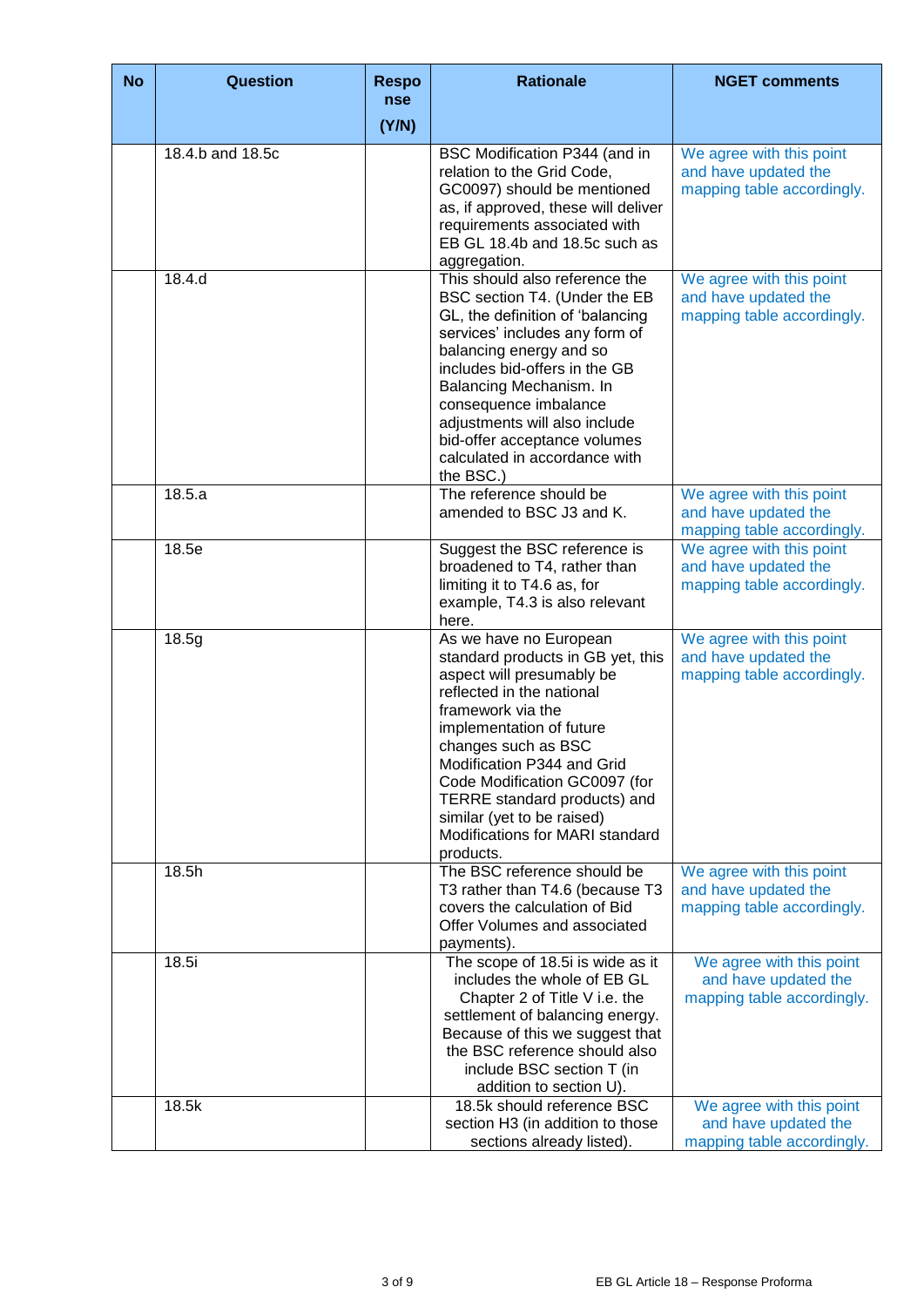| <b>No</b> | <b>Question</b> | <b>Respo</b><br>nse | <b>Rationale</b>                                                                                                                                                                                                                                                                                                                                                                                                                                                                                                                                                         | <b>NGET comments</b>                                                           |
|-----------|-----------------|---------------------|--------------------------------------------------------------------------------------------------------------------------------------------------------------------------------------------------------------------------------------------------------------------------------------------------------------------------------------------------------------------------------------------------------------------------------------------------------------------------------------------------------------------------------------------------------------------------|--------------------------------------------------------------------------------|
|           |                 | (Y/N)               |                                                                                                                                                                                                                                                                                                                                                                                                                                                                                                                                                                          |                                                                                |
|           | 18.6b           |                     | 18.6b should reference BSC<br>sections A and J (in addition to<br>section K).                                                                                                                                                                                                                                                                                                                                                                                                                                                                                            | We agree with this point<br>and have updated the<br>mapping table accordingly. |
|           | 18.6c           |                     | 18.6c should reference BSC<br>sections N and T (in addition to<br>section K).<br>We would also note that in GB<br>'settled with the connecting<br>TSO' should be interpreted as<br>'settled with BSCCo/ BSC<br>Clearer' because of the<br>assignment to BSCCo/BSC<br>Clearer by BEIS in its letter<br>dated 18 December 2017 and<br>the requirement of EB GL Article<br>13(5) to read TSO references in<br>the EB GL as referring to the<br>assigned entity.                                                                                                             | We agree with this point<br>and have updated the<br>mapping table accordingly. |
|           | 18.6d           |                     | 18.6d should reference BSC<br>section Q (as well as O).<br>We would also note that in GB<br>'delivered to the connecting<br>TSO' should also be interpreted<br>as 'delivered to BSCCo/ BSC<br>Clearer' because of the<br>assignment of the calculation of<br>imbalances to BSCCo/BSC<br>Clearer by BEIS in its letter<br>dated 18 December 2017 and<br>the requirement of EB GL Article<br>13(5) to read TSO references in<br>the EB GL as referring to the<br>assigned entity.                                                                                          | We agree with this point<br>and have updated the<br>mapping table accordingly. |
|           | 18.6f           |                     | 18.6f should reference BSC<br>section T4 (as well as section<br>U).                                                                                                                                                                                                                                                                                                                                                                                                                                                                                                      | We agree with this point<br>and have updated the<br>mapping table accordingly. |
|           | 18.6i           |                     | 18.6i should reference BSC<br>section H3 (in addition to those<br>already listed).                                                                                                                                                                                                                                                                                                                                                                                                                                                                                       | We agree with this point<br>and have updated the<br>mapping table accordingly. |
|           | 18.6j           |                     | We would also note<br>that in GB 'submit to the<br>connecting TSO' should be<br>interpreted as 'submit to<br><b>BSCCo/ BSC Clearer' because</b><br>of the assignment of the<br>calculation of imbalances to<br>BSCCo/BSC Clearer by BEIS in<br>its letter dated 18 December<br>2017 and the requirement of EB<br>GL Article 13(5) to read TSO<br>references in the EB GL as<br>referring to the assigned entity.<br>This is because 'position' is the<br>equivalent of 'energy contract<br>volume' in GB parlance and is a<br>component of the imbalance<br>calculation. | We agree with this point<br>and have updated the<br>mapping table accordingly. |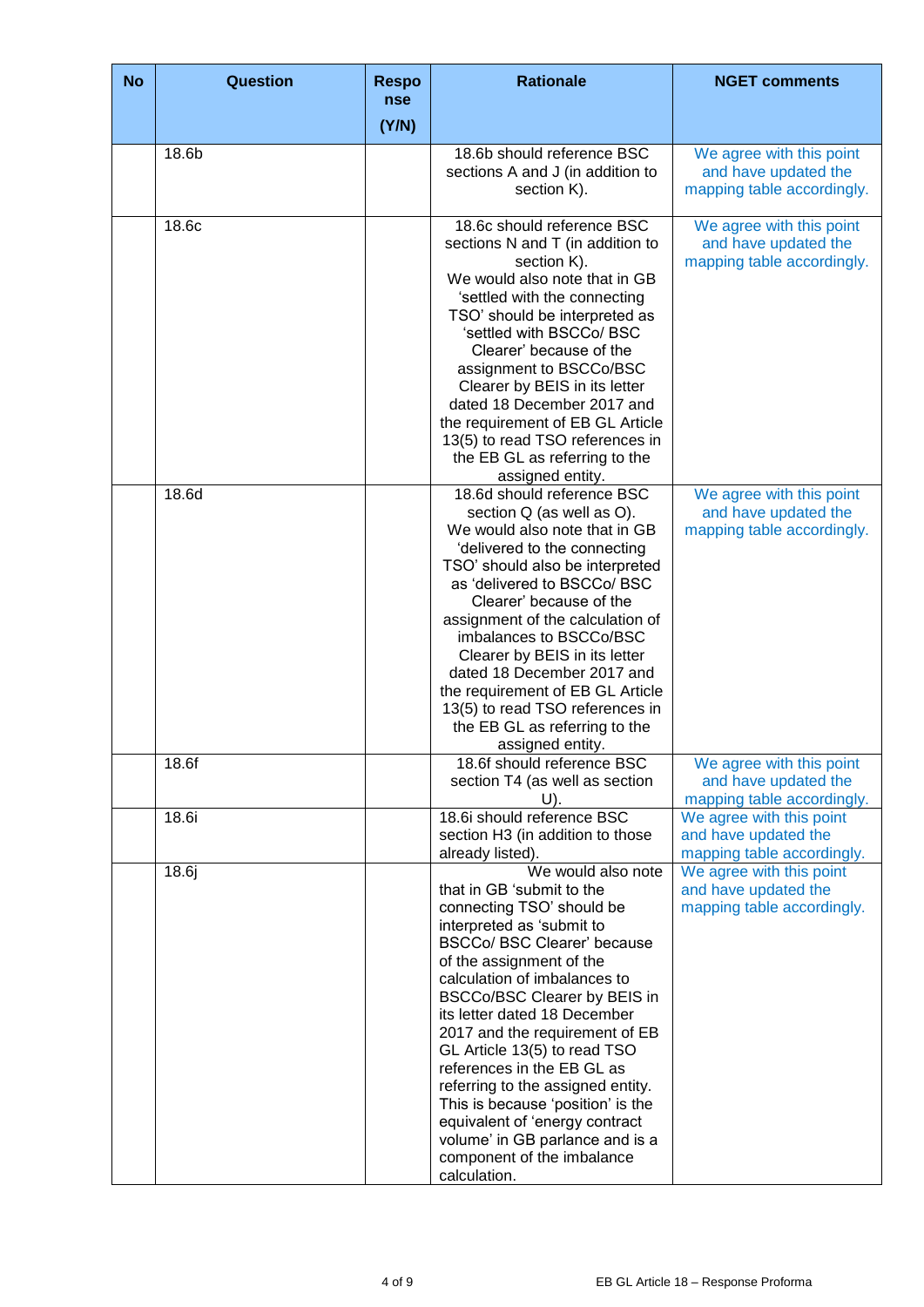| <b>No</b> | Question | <b>Respo</b><br><b>nse</b><br>(Y/N) | <b>Rationale</b>                                             | <b>NGET comments</b>                             |
|-----------|----------|-------------------------------------|--------------------------------------------------------------|--------------------------------------------------|
|           | 18.6k    |                                     | 18.6k should reference BSC<br>section T4 (as well as section | We agree with this point<br>and have updated the |
|           |          |                                     | U)                                                           | mapping table accordingly.                       |

| <b>Respondent:</b>                                                                 | <b>Garth Graham</b> |
|------------------------------------------------------------------------------------|---------------------|
| <b>Company Name:</b>                                                               | <b>SSE</b>          |
| Does this response contain<br>confidential information? If yes,<br>please specify. | <b>No</b>           |

| <b>No</b>      | <b>Question</b>                                                                                                                 | <b>Response</b><br>(Y/N) | <b>Rationale</b> | <b>NGET Comments</b> |
|----------------|---------------------------------------------------------------------------------------------------------------------------------|--------------------------|------------------|----------------------|
|                | Do you agree with the<br>approach taken in the<br>letter?<br>please provide rationale                                           | No.                      | [See below]      | [See below]          |
| $\overline{2}$ | Do you agree that the<br>letter is consistent with<br>the principle of minimum<br>necessary change?<br>please provide rationale | No                       | [See below]      | [See below]          |
| 3              | Do you have any other<br>comments in relation to<br>the letter?                                                                 | No                       |                  |                      |

## **1) Do you agree with the approach taken in the letter? please provide rationale**

The approach proposed in the May 2018 letter comprehensively fail to reflect the clear requirement, as set out in Article 18, that there are to be two sets of distinct terms and conditions; one for Balancing Service Providers (BSPs) and one for Balance Responsible Parties (BRPs).

These are defined, in Article 2 of EB GL, in the following terms:

"(6) *'balancing service provider' means a market participant with reserve-providing units or reserve-providing groups able to provide balancing services to TSOs*"

"(7) *'balance responsible party' means a market participant or its chosen representative responsible for its imbalances*"

Instead the approach taken in the May 2018 letter is to propose a single set of terms and conditions in GB for these two entirely separate legal entities'; each with their own obligations / requirements according to EB GL; which would, according to the approach suggested in the letter, be treated as being one and the same.

Furthermore, this proposed single approach for the two distinct parties (BSP and BRPs) is discriminatory – as it treats them both the same when they are, in law, to be treated different. This proposed single approach in GB is thus incompatible with the EB GL, as set out in Recital (8):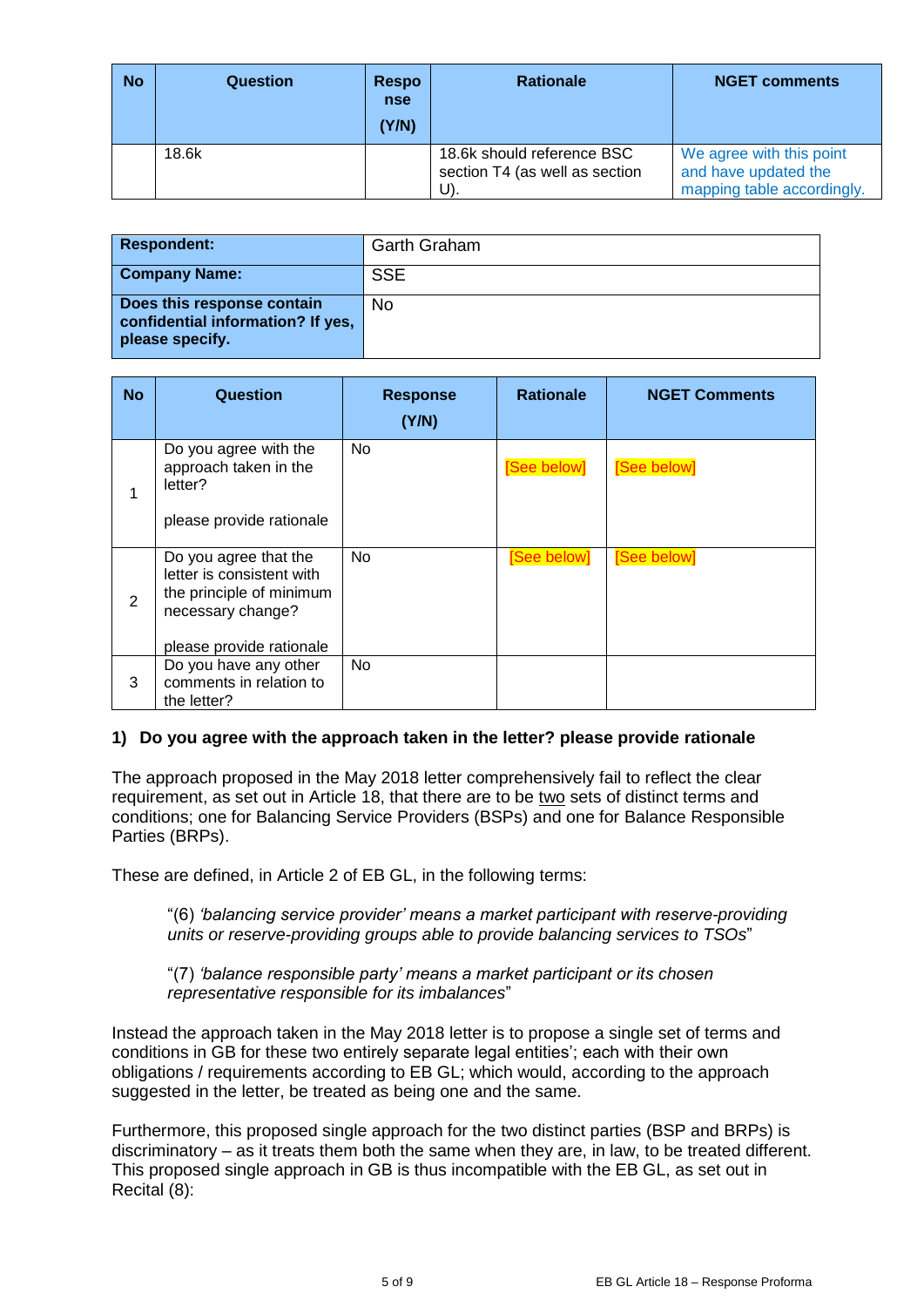"*The rules defining the role of balancing service providers and the role of balance responsible parties ensure a fair, transparent and non-discriminatory approach*."

In addition, this proposed single approach in GB is incompatible with the EB GL, as set out in Recital (17):

"*The general objective of imbalance settlement is to ensure that balance responsible parties support the system's balance in an efficient way and to incentivise market participants in keeping and/or helping to restore the system balance. This Regulation defines rules on imbalance settlement, ensuring that it is made in a nondiscriminatory, fair, objective and transparent basis. To make balancing markets and the overall energy system fit for the integration of increasing shares of variable renewables, imbalance prices should reflect the real-time value of energy*."

Notwithstanding the above, the proposed approach set out in the May 2018 letter, with its 'adoption' of certain sections of the existing GB national codes<sup>1</sup> (such as the Grid Code and BSC) fails to recognise that those GB national codes do not distinguish between BRPs and BSPs; as there are neither the equivalent, distinct, definitions for either a BSP or BRP currently contained in those national codes, nor are there any specific clauses (in the GB national codes) that pertain to BSPs and BRPs respectively.

We note that the approach proposed in the May 2018 letter is not compatible with supporting new entrants to the market, and it is also not conducive to facilitating competition in the generation and supply of electricity.

This is because it requires potential BSPs and BRPs to read hundreds of pages within the Codes / Sections, as listed in Annex 1, in order to understand their terms and conditions which will (with the proposed approach) include additional obligations/ requirements which are superfluous for them in terms of their EB GL duties as either a BSP or BRP respectively – this is also more stringent (which is incompatible with the Third Package legislation).

Finally, we note that the proposed approach in the May 2018 letter will make it very difficult for the NRA, the Member State and the Commission to assess if GB has / is complying with the obligations set out in Article 18 of EB GL.

#### *NGET RESPONSE*:

-

Article 18 of the EB GL does not specify that the terms and conditions for Balancing Service Providers (BSPs) and Balance Responsible parties (BRPs) should be two distinct sets of terms and conditions. Article 18 (1) states that "TSOs of this Member State shall develop a proposal regarding…" and then lists both BSPs and BRPs as elements that this proposal must contain.

It is important that in the cases where a BSP and the BRP are the same entities, we "avoid undue barriers to entry" – Article 3.1. (e). We believe that separating these requirements out from existing frameworks, as well as from each other would indeed present barriers to entry for such market entrants. Furthermore separating terms and conditions out into two documents independent from our existing frameworks would further complicate the market entry process and therefore go against recital (8) of ensuring "a fair, transparent and non-discriminatory approach". For these reasons NGET's propose that the Terms and Conditions related to balancing continue to be held in existing frameworks.

### **2) Do you agree that the letter is consistent with the principle of minimum necessary change? please provide rationale**

<sup>&</sup>lt;sup>1</sup> Annex 1 to the letter refers to 'C16' within the 'Codes' column. We note that C16 is not a 'Code' and that Ofgem's CACoP does not apply to C16. In addition we note that the C16 document approach is neither harmonised or transparent – and as such it would be incompatible with EB GL.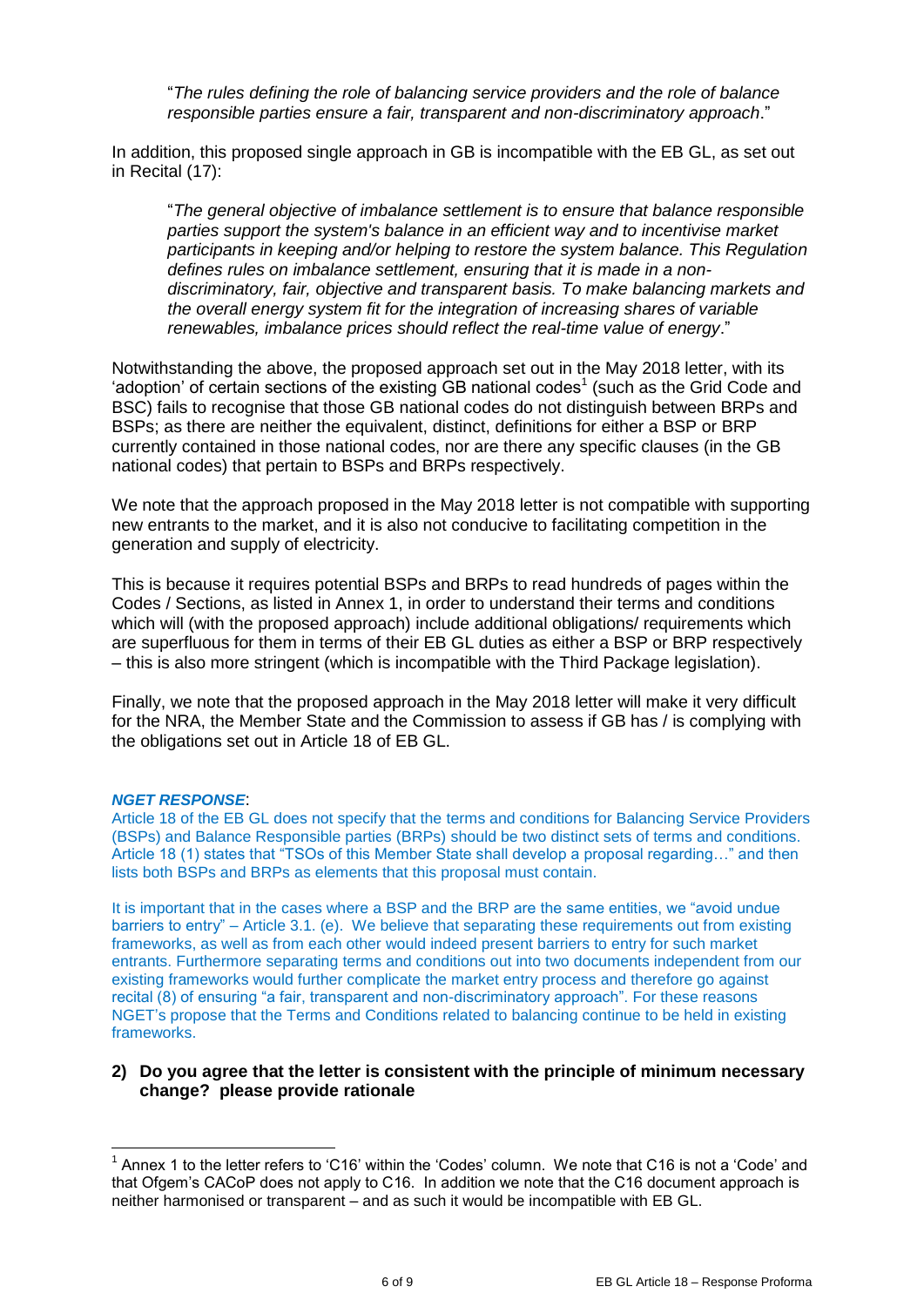The principle, as set out by Ofgem in its  $18<sup>th</sup>$  December 2014 letter, is to undertake the necessary change.

What Ofgem stated was:

"*Where changes are needed to implement part of a European Regulation, we will make only those changes necessary to the relevant industry document to ensure compliance with the European codes and guidelines*." [emphasis added]

The word '*minimum*' does not appear in the Ofgem 18<sup>th</sup> December 2014 letter.

In the context of the Ofgem principle, the May 2018 letter is not consistent with the principle of necessary change as it fails to make the necessary change of providing terms and conditions for BRPs and BSPs respectively.

That there are two distinct sets of requirements is clear from reading Article 18(4), (5) and (6).

### (4) "*The terms and conditions for balancing service providers shall:*

*(a) define reasonable and justified requirements for the provisions of balancing services;* 

*(b) allow the aggregation of demand facilities, energy storage facilities and power generating facilities in a scheduling area to offer balancing services subject to conditions referred to in paragraph 5 (c);* 

*(c) allow demand facility owners, third parties and owners of power generating*  facilities from conventional and renewable energy sources as well as owners of *energy storage units to become balancing service providers;* 

*(d) require that each balancing energy bid from a balancing service provider is assigned to one or more balance responsible parties to enable the calculation of an imbalance adjustment pursuant to Article 49*."

(5) "*The terms and conditions for balancing service providers shall contain:* 

*(a) the rules for the qualification process to become a balancing service provider pursuant to Article 16;* 

*(b) the rules, requirements and timescales for the procurement and transfer of balancing capacity pursuant to Articles 32, 33 and 34;* 

*(c) the rules and conditions for the aggregation of demand facilities, energy storage*  facilities and power generating facilities in a scheduling area to become a balancing *service provider;* 

*(d) the requirements on data and information to be delivered to the connecting TSO and, where relevant, to the reserve connecting DSO during the prequalification process and operation of the balancing market;* 

*(e) the rules and conditions for the assignment of each balancing energy bid from a balancing service provider to one or more balance responsible parties pursuant to paragraph 4 (d);* 

*(f) the requirements on data and information to be delivered to the connecting TSO and, where relevant, to the reserve connecting DSO to evaluate the provisions of*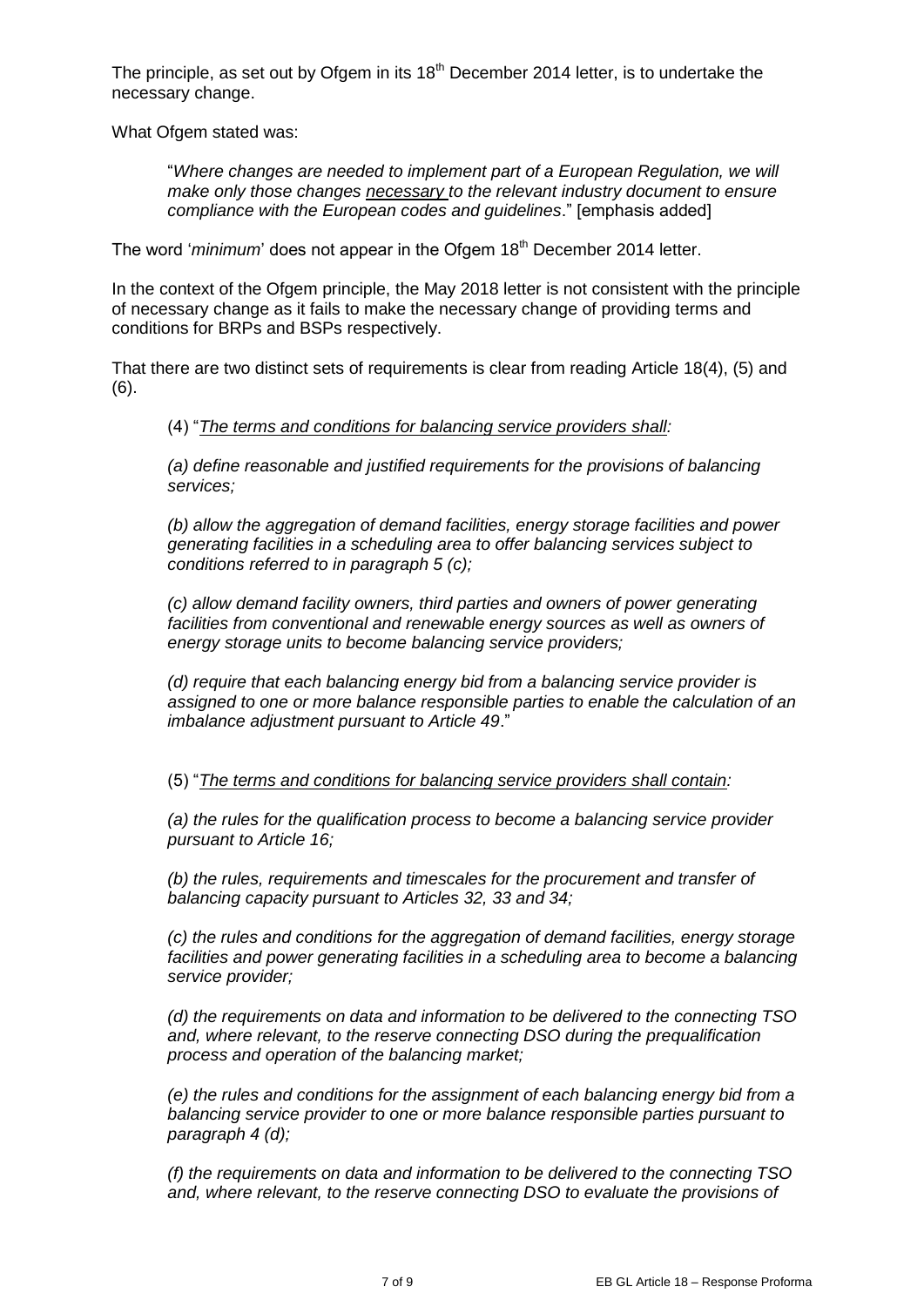*balancing services pursuant to Article 154(1), Article 154(8), Article 158(1)(e), Article 158(4)(b), Article 161(1)(f) and Article 161(4)(b) of Regulation (EU) 2017/1485;* 

*(g) the definition of a location for each standard product and each specific product taking into account paragraph 5 (c);* 

*(h) the rules for the determination of the volume of balancing energy to be settled with the balancing service provider pursuant to Article 45;* 

*(i) the rules for the settlement of balancing service providers defined pursuant to Chapters 2 and 5 of Title V;* 

*(j) a maximum period for the finalisation of the settlement of balancing energy with a balancing service provider in accordance with Article 45, for any given imbalance settlement period;* 

*(k) the consequences in case of non-compliance with the terms and conditions applicable to balancing service providers.* "

(6) "*The terms and conditions for balance responsible parties shall contain:* 

*(a) the definition of balance responsibility for each connection in a way that avoids any gaps or overlaps in the balance responsibility of different market participants providing services to that connection;* 

*(b) the requirements for becoming a balance responsible party;* 

*(c) the requirement that all balance responsible parties shall be financially responsible for their imbalances, and that the imbalances shall be settled with the connecting TSO;* 

*(d) the requirements on data and information to be delivered to the connecting TSO to calculate the imbalances;* 

*(e) the rules for balance responsible parties to change their schedules prior to and after the intraday energy gate closure time pursuant to paragraphs 3 and 4 of Article 17;* 

*(f) the rules for the settlement of balance responsible parties defined pursuant to Chapter 4 of Title V;* 

*(g) the delineation of an imbalance area pursuant to Article 54(2) and an imbalance price area;* 

*(h) a maximum period for the finalisation of the settlement of imbalances with balance responsible parties for any given imbalance settlement period pursuant to Article 54;* 

*(i) the consequences in case of non-compliance with the terms and conditions applicable to balance responsible parties;* 

*(j) an obligation for balance responsible parties to submit to the connecting TSO any modifications of the position;* 

*(k) the settlement rules pursuant to Articles 52, 53, 54 and 55;*